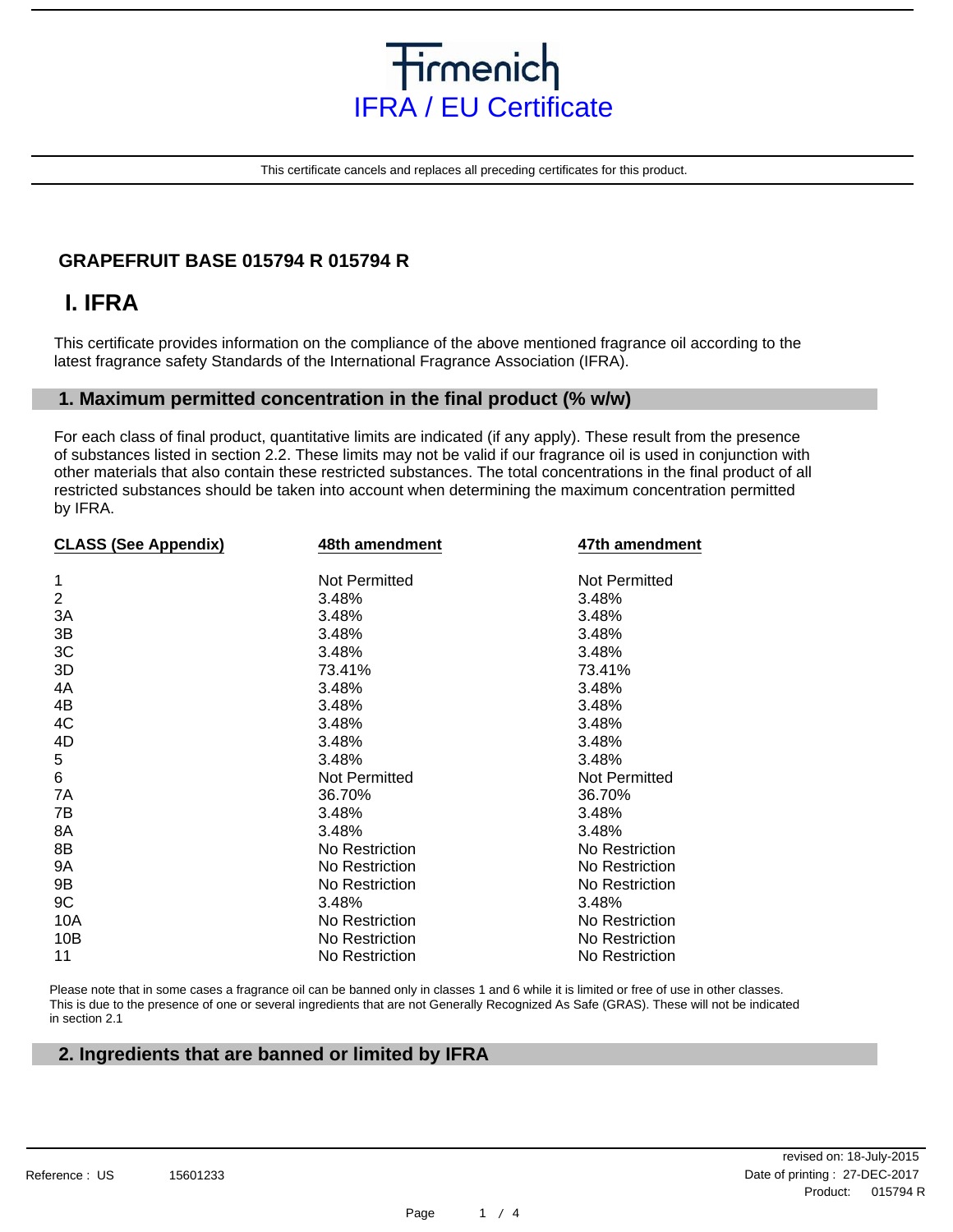

tirmenich

This certificate cancels and replaces all preceding certificates for this product.

Section 2.1 lists ingredients that are banned by IFRA either because they are banned outright or because they contain constituent substances (components of natural complex materials or impurities in synthetic fragrance materials) that exceed purity limits set by IFRA.

Section 2.2 lists ingredients or substances that are restricted by IFRA. In cases where section 2.1 indicates that the fragrance oil is banned by IFRA, we are still providing information on ingredients and substances that are subject only to quantitative limits as these may determine the limits of compliance once the banned ingredient has been removed.

For further information on the IFRA standards relating to these ingredients, they can be found on www.ifraorg.org or by request from us.

#### **2.1. Ingredients banned by IFRA**

#### **NONE**

#### **2.2. Ingredients and substances subject to limitations by IFRA**

| <b>Name</b>                               | CAS#           | QTY in the fragrance oil | Amendment |
|-------------------------------------------|----------------|--------------------------|-----------|
| ALPHA-<br><b>HEXYLCINNAMALDEHYDE</b>      | 101-86-0       | 0.0009 %                 | 47        |
| <b>BENZALDEHYDE</b>                       | 100-52-7       | 0.0001%                  | 47        |
| <b>BENZYL ALCOHOL</b>                     | $100 - 51 - 6$ | 0.0011%                  | 42        |
| <b>BERGAPTEN FROM</b><br><b>NATURALS</b>  | 484-20-8       | 0.0431 %                 | 48        |
| BETA-ASARONE                              | 5273-86-9      | 0.0012 %                 | 25        |
| <b>CARVONE</b>                            | $99-49-0$      | 0.0004%                  | 43        |
| CINNAMYL ALCOHOL                          | 104-54-1       | 0.0007%                  | 43        |
| <b>CITRAL</b>                             | 5392-40-5      | 0.2724%                  | 47        |
| <b>CITRONELLOL</b>                        | 106-22-9       | 0.2719%                  | 42        |
| <b>COUMARIN</b>                           | $91 - 64 - 5$  | 0.0004%                  | 43        |
| <b>CUMIN OIL</b>                          | 8014-13-9      | 0.0008%                  | 48        |
| <b>CUMINALDEHYDE</b>                      | 122-03-2       | 0.0002 %                 | 47        |
| <b>CYCLAMEN ALDEHYDE</b>                  | 103-95-7       | 0.0004%                  | 48        |
| <b>ESTRAGOLE</b>                          | 140-67-0       | 0.0026%                  | 48        |
| <b>EUGENOL</b>                            | 97-53-0        | 0.0028%                  | 43        |
| <b>FARNESOL</b>                           | 4602-84-0      | 0.0066%                  | 40        |
| <b>GERANIOL</b>                           | 106-24-1       | 0.0144%                  | 42        |
| <b>GRAPEFRUIT OIL</b><br>CONCENTRATED 36X | 8016-20-4      | 0.9127 %                 | 48        |
| METHYL IONONE, MIXED<br><b>ISOMERS</b>    | 1335-46-2      | 0.0043%                  | 48        |
| <b>METHYL OCTINE-</b><br><b>CARBONATE</b> | 111-80-8       | 0.0012 %                 | 43        |
| PHENYLACETALDEHYDE                        | 122-78-1       | 0.0006%                  | 40        |

#### **3. Substances, which may have some potential to form nitrosamines in the presence of nitrosating systems**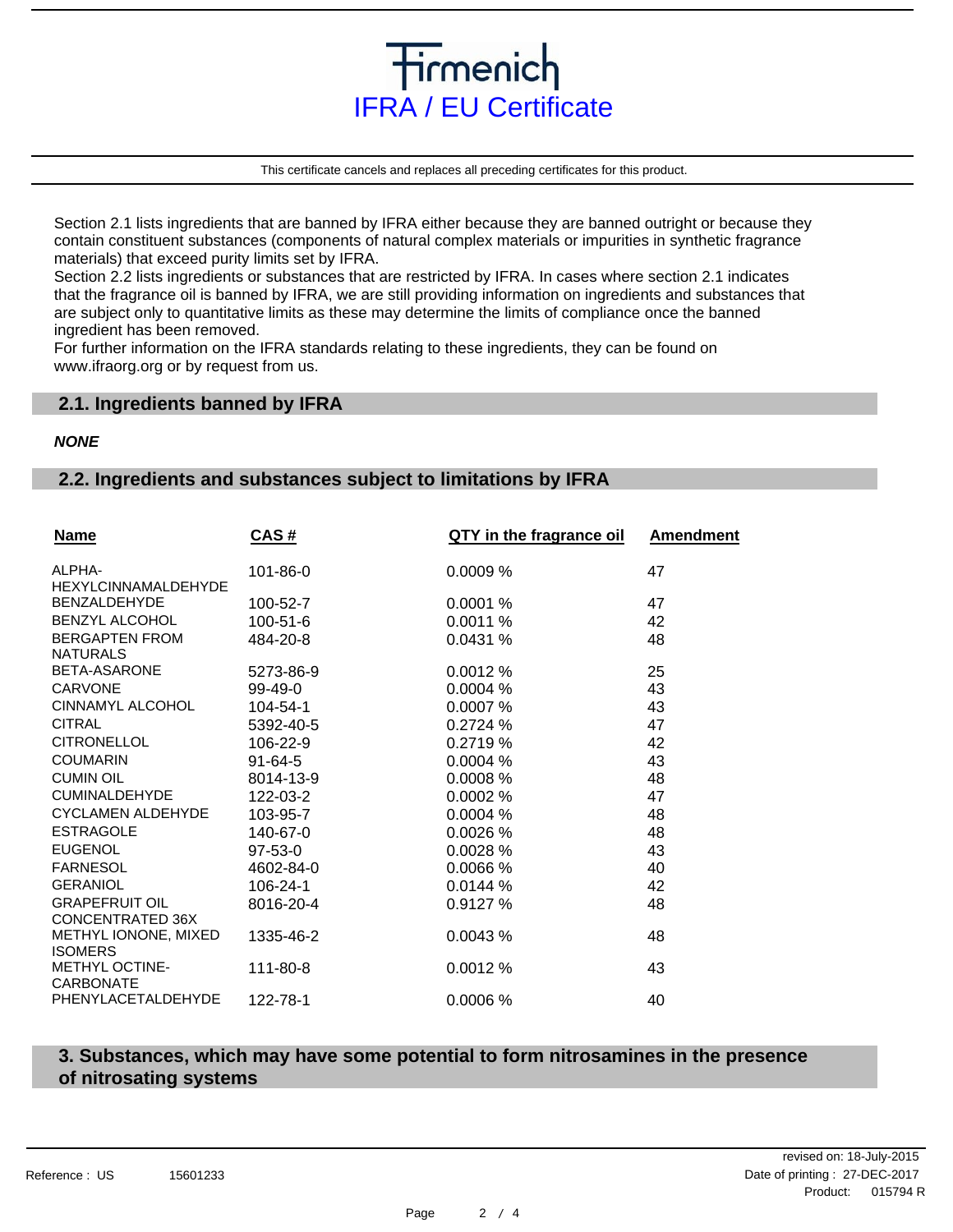

This certificate cancels and replaces all preceding certificates for this product.

**NONE**

## **II. REGULATION (EC) No 1223/2009 ON COSMETIC PRODUCTS**

The above mentioned fragrance complies to the Regulation (EC) No 1223/2009 on Cosmetic Products (as amended) for use up to the following levels of incorporation in the final product.

| <b>Application type</b>                          | Maximum permitted concentration in the final<br>product (% w/w) |
|--------------------------------------------------|-----------------------------------------------------------------|
| Fine Fragrances                                  | No Restriction                                                  |
| <b>Toilet Waters and Colognes</b>                | No Restriction                                                  |
| <b>Fragrancing Creams</b>                        | No Restriction                                                  |
| Other products which are not rinsed off the skin | No Restriction                                                  |
| Products which are rinsed off the skin           | No Restriction                                                  |
| Non skin contact products                        | No Restriction                                                  |
| Oral hygiene products                            | Not Permitted                                                   |
| Intimate hygiene products                        | No Restriction                                                  |
| Sun care products                                | 0.09%                                                           |

Please contact us for clarification or in case any restrictions are potentially problematic for compliance.

This is an electronically generated document, which is valid without signature.

#### **APPENDIX Description** Lip products of all types (including lip creams containing sunscreen), toys, similar products (requiring compliance with ingestion-safety considerations) Deodorant and antiperspirant products of all types including any product with intended or reasonably foreseeable use on the axillae or labelled as such (spray, stick, roll-on, under-arm, deo-cologne and body spray, etc.), Fragranced bracelets Toilet waters and colognes for men (includes after shave) Fine fragrances for men Eye products of all types (eye shadow, mascara, eyeliner, eye make-up, etc.), men's facial creams & balms (including after sun and self-tanning products), baby creams, lotions, oils Tampons **Class** 1 2 3A 3B 3C 3D